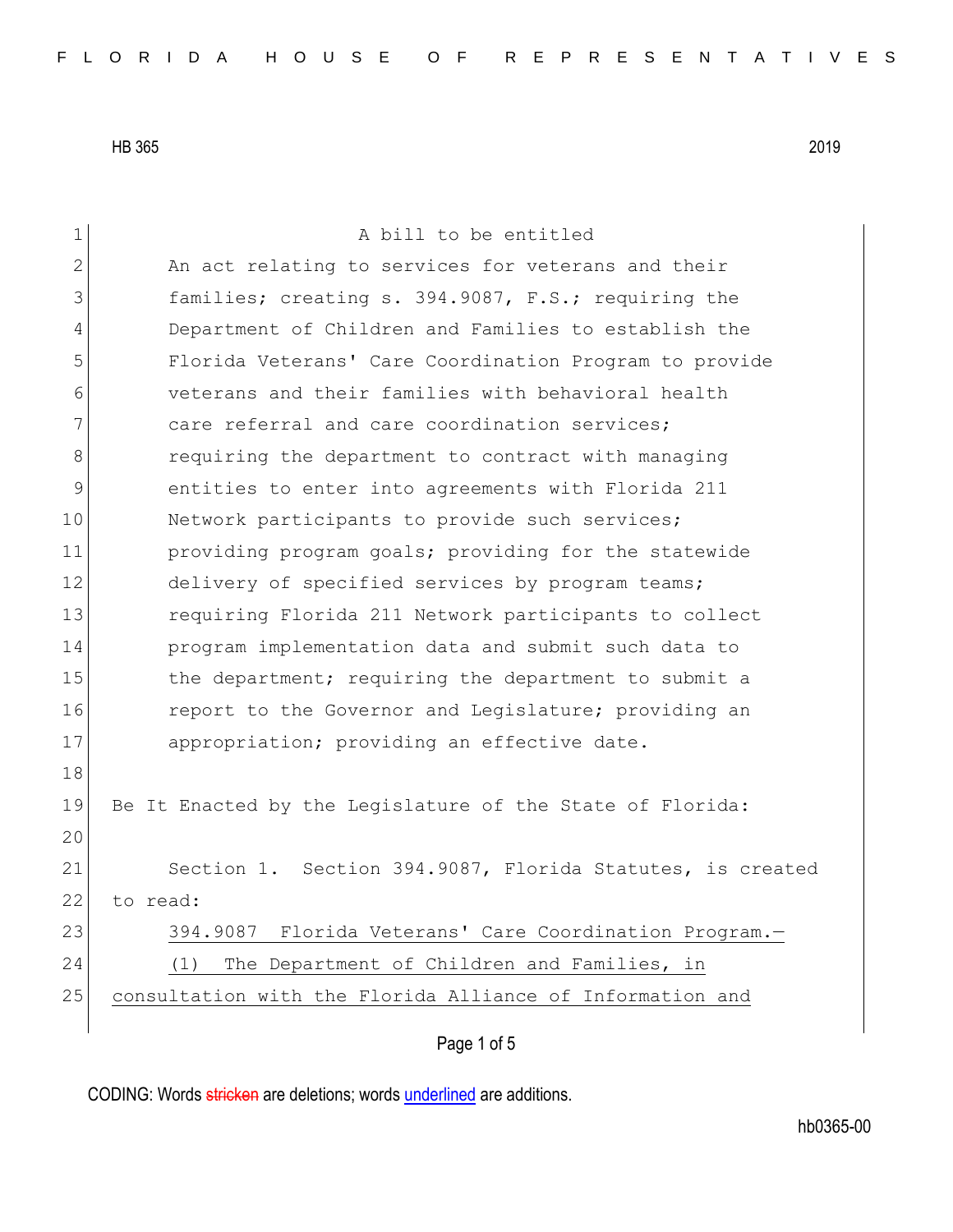| 26 | Referral Services, shall establish the Florida Veterans' Care    |
|----|------------------------------------------------------------------|
| 27 | Coordination Program. The department shall contract with         |
| 28 | managing entities as defined in s. 394.9082(2) (e) to enter into |
| 29 | agreements with Florida 211 Network participants to provide      |
| 30 | veterans and their families in this state with dedicated         |
| 31 | behavioral health care referral services, especially mental      |
| 32 | health and substance abuse services. The department shall model  |
| 33 | the program after the proof-of-concept pilot program established |
| 34 | in 2014 by the Crisis Center of Tampa Bay and the Florida        |
| 35 | Department of Veterans' Affairs in Hillsborough, Pasco,          |
| 36 | Pinellas, Polk, and Manatee Counties.                            |
| 37 | The goals of the program are to:<br>(2)                          |
| 38 | Prevent suicides by veterans.<br>(a)                             |
| 39 | Increase veterans' use of programs and services<br>(b)           |
| 40 | provided by the United States Department of Veterans Affairs.    |
| 41 | Increase the number of veterans who use other<br>(C)             |
| 42 | available community-based programs and services.                 |
| 43 | The program must be available statewide. Program<br>(3)          |
| 44 | services must be provided by program teams operated by Florida   |
| 45 | 211 Network participants, as authorized by s. 408.918. A Florida |
| 46 | 211 Network participant may provide services in more than one    |
| 47 | managing entity's geographic area under a single contract.       |
| 48 | The program teams shall provide referral and care<br>(4)         |
| 49 | coordination services to veterans and their families and expand  |
| 50 | the existing Florida 211 Network to include the optimal range of |
|    |                                                                  |

Page 2 of 5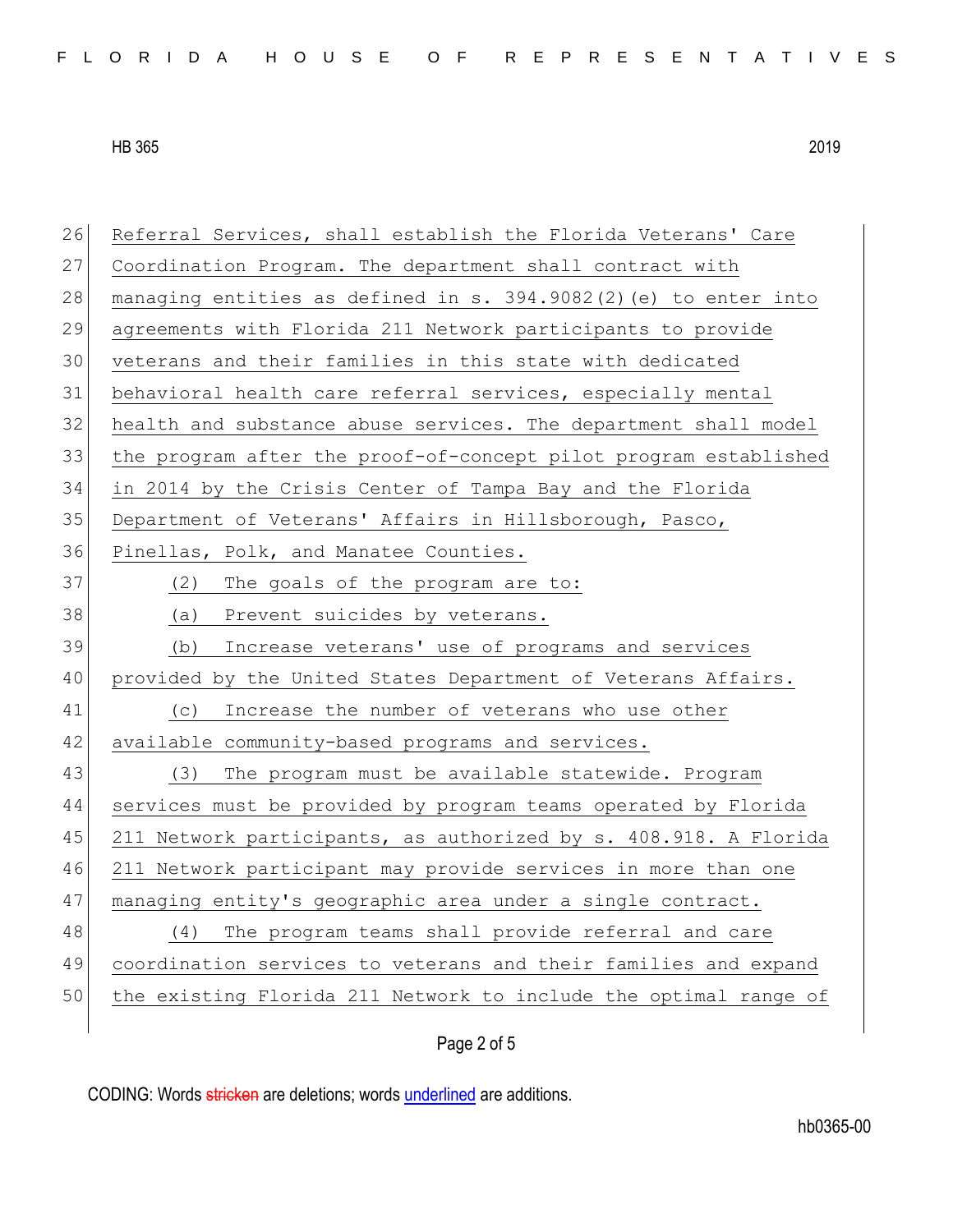51 veterans' service organizations and programs. Program services 52 must include: 53 (a) Telephonic peer support, crisis intervention, and the 54 communication of information on referral resources. 55 (b) Treatment coordination, including coordination of 56 followup care. 57 (c) Suicide risk assessment. 58 (d) Promotion of the safety and wellness of veterans and 59 their families, including continuous safety planning and 60 support. 61 (e) Resource coordination, including data analysis, to 62 facilitate acceptance, enrollment, and attendance of veterans 63 and their families in programs and services provided by the 64 United States Department of Veterans Affairs and other available 65 community-based programs and services. 66 (f) Immediate needs assessments, including safety planning 67 and support. 68 (5) To enhance program services, program teams shall: 69 (a) Track the number of requests from callers who are 70 veterans or members of a veteran's family. 71 (b) Follow up with callers who are veterans or members of 72 a veteran's family to determine whether they have acted on the 73 referrals or received the assistance needed and whether 74 additional referral or advocacy is needed. 75 (c) Develop and implement communication strategies, such

Page 3 of 5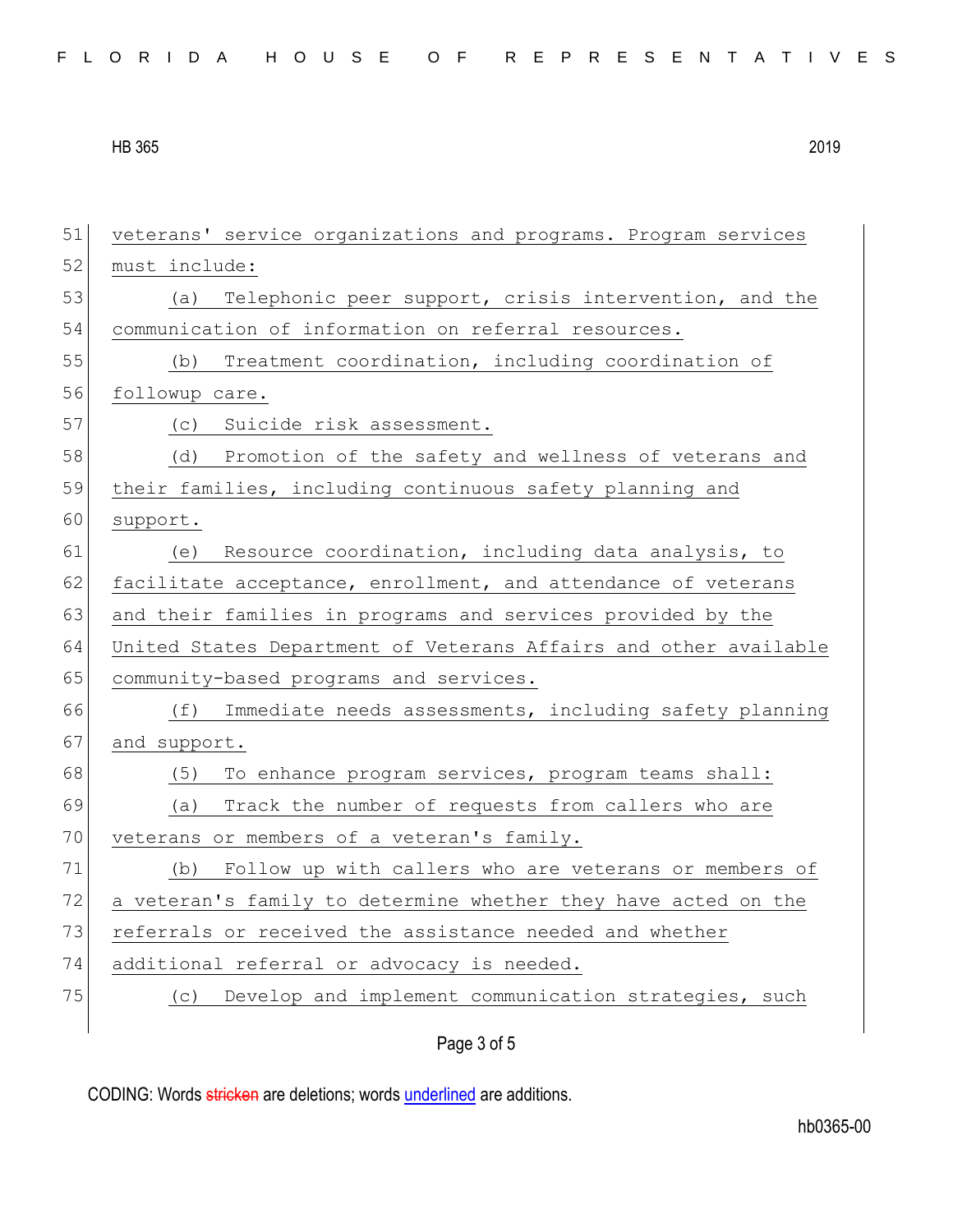76 as media promotions, public service announcements, print and 77 Internet articles, and community presentations, to inform 78 veterans and their families about available programs and 79 services provided by the United States Department of Veterans 80 Affairs and other available community-based programs and 81 services. 82 (d) Document all calls and capture all necessary data to 83 improve outreach to veterans and their families and report such 84 data to the managing entity. 85 (6) Florida 211 Network participants shall collect data on 86 the implementation of the program and submit such data to the 87 department in the format prescribed by the department. The 88 department shall use such data to prepare a report for submittal 89 to the Governor, the President of the Senate, and the Speaker of 90 the House of Representatives by December 15, 2020. The report 91 must include: 92 (a) The number of calls received. 93 (b) Demographic information for each caller, including, 94 but not limited to, the caller's military affiliation, the 95 caller's veteran status, and whether the caller is receiving 96 services provided by the United States Department of Veterans 97 Affairs or other available community-based programs and 98 services. 99 (c) The nature of each call, including, but not limited 100 to, the concerns prompting the call and the services requested.

Page 4 of 5